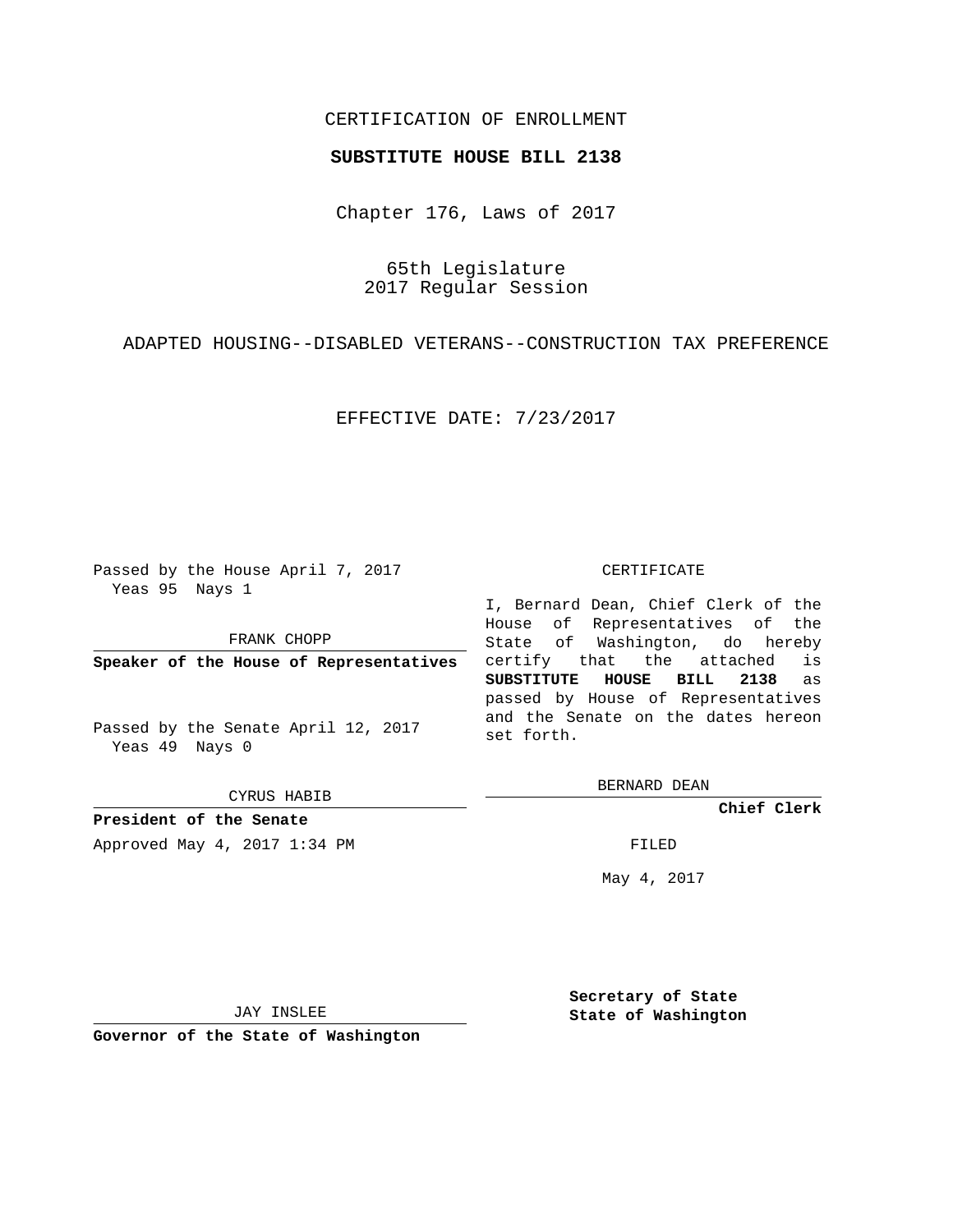## **SUBSTITUTE HOUSE BILL 2138**

Passed Legislature - 2017 Regular Session

**State of Washington 65th Legislature 2017 Regular Session**

**By** House Finance (originally sponsored by Representatives Kraft, Kirby, Lovick, Klippert, Smith, Haler, and McDonald)

READ FIRST TIME 04/04/17.

 AN ACT Relating to tax relief for the construction of adapted housing for disabled veterans; amending RCW 82.14.820; adding a new section to chapter 82.08 RCW; adding a new section to chapter 82.12 4 RCW; and creating new sections.

BE IT ENACTED BY THE LEGISLATURE OF THE STATE OF WASHINGTON:

 NEW SECTION. **Sec. 1.** (1)(a) The legislature finds that it is important to recognize the service of veterans and to acknowledge the continued sacrifice of those veterans who have service-connected physical disabilities. The legislature further finds that many disabled veterans often need customized, accessible housing in order to be self-sufficient and to maintain a high quality of life. The legislature further finds that disabled veterans have higher poverty rates than disabled nonveterans. The legislature further finds that the federal government provides a grant to assist disabled veterans with the costs of constructing, modifying, or adapting their homes, but that thousands of these dollars end up covering the sales or use tax owed on these construction projects. The legislature further finds that this results in a shift of cost to the same population of disabled veterans whose burden the federal grant program is intended to ease.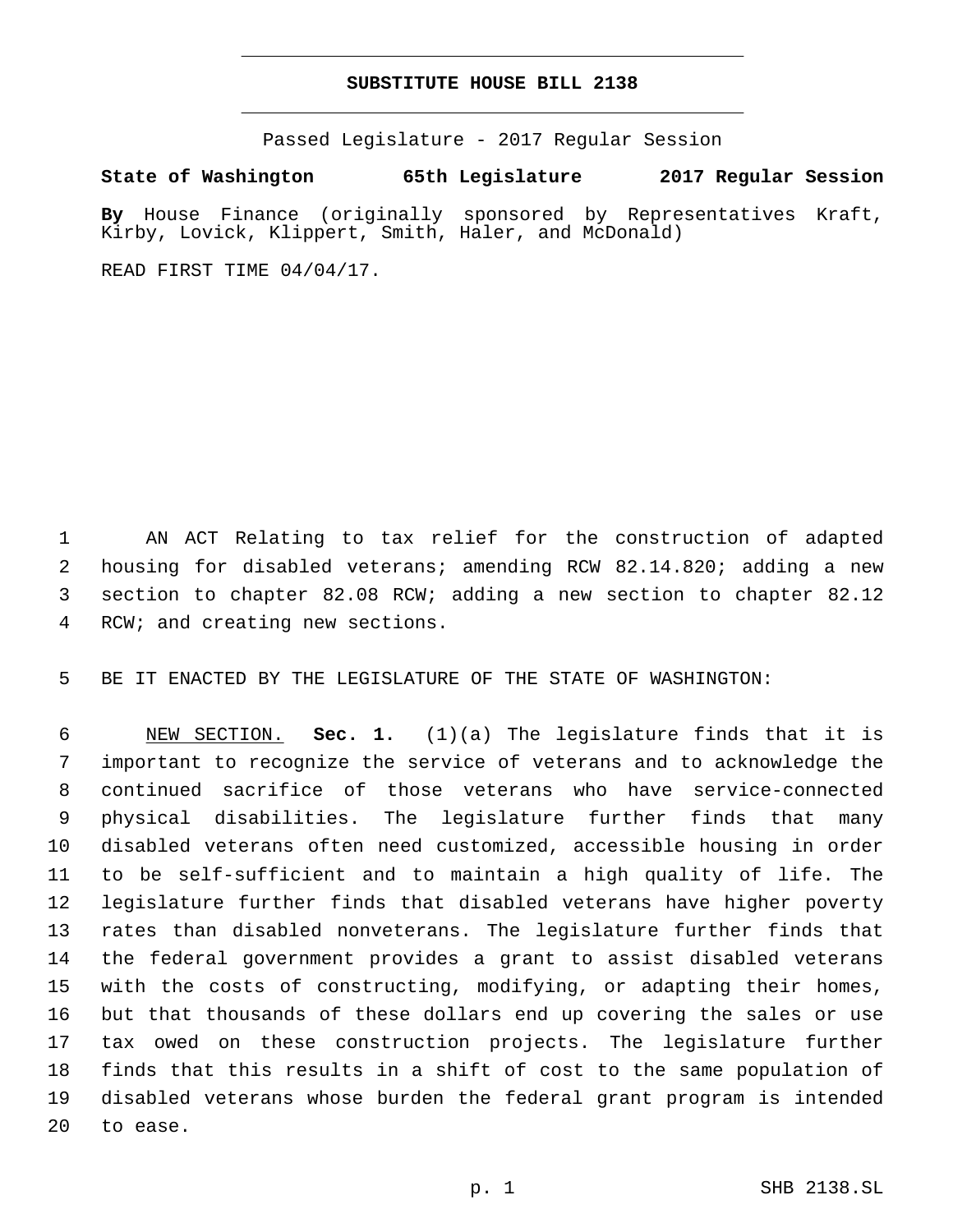(b) It is the legislature's intent to provide specific financial relief for disabled veterans by providing a sales and use tax exemption in the form of a remittance for the construction of adapted housing for disabled veterans who have been awarded a federal grant 5 to modify their homes.

 (2)(a) This section is the tax preference performance statement for the tax preferences contained in this act. This performance statement is only intended to be used for subsequent evaluation of the tax preferences. It is not intended to create a private right of action by any party or be used to determine eligibility for 11 preferential tax treatment.

 (b) The legislature categorizes the tax preference in section 2 of this act as one intended to provide tax relief for certain businesses or individuals, as indicated in RCW 82.32.808(2)(e).

 (c) To measure the effectiveness of this act in achieving the specific public policy objective described in subsection (1) of this section, the joint legislative audit and review committee must, at 18 minimum, evaluate the following:

 (i) The number of qualifying adapted housing projects, as reported to the department of revenue through the remittance 21 application process on an annual basis; and

 (ii) The total amount of adapted housing grants awarded to veterans, as reported by the United States department of veterans 24 affairs.

 (d) In addition to the data sources described under this section, the joint legislative audit and review committee may use any other data it deems necessary in performing the evaluation under this 28 subsection.

 (e) The joint legislative audit and review committee must review the tax preferences provided in this act as part of its normal review 31 process of tax preferences.

 NEW SECTION. **Sec. 2.** A new section is added to chapter 82.08 33 RCW to read as follows:

 (1) An eligible purchaser who has paid the tax levied by RCW 82.08.020 on materials incorporated into, and labor and services rendered in respect to, adapted housing is eligible for an exemption from all or a portion of those taxes in the form of a remittance. The total amount of a remittance that an eligible purchaser may receive under this section and/or section 3 of this act is limited to two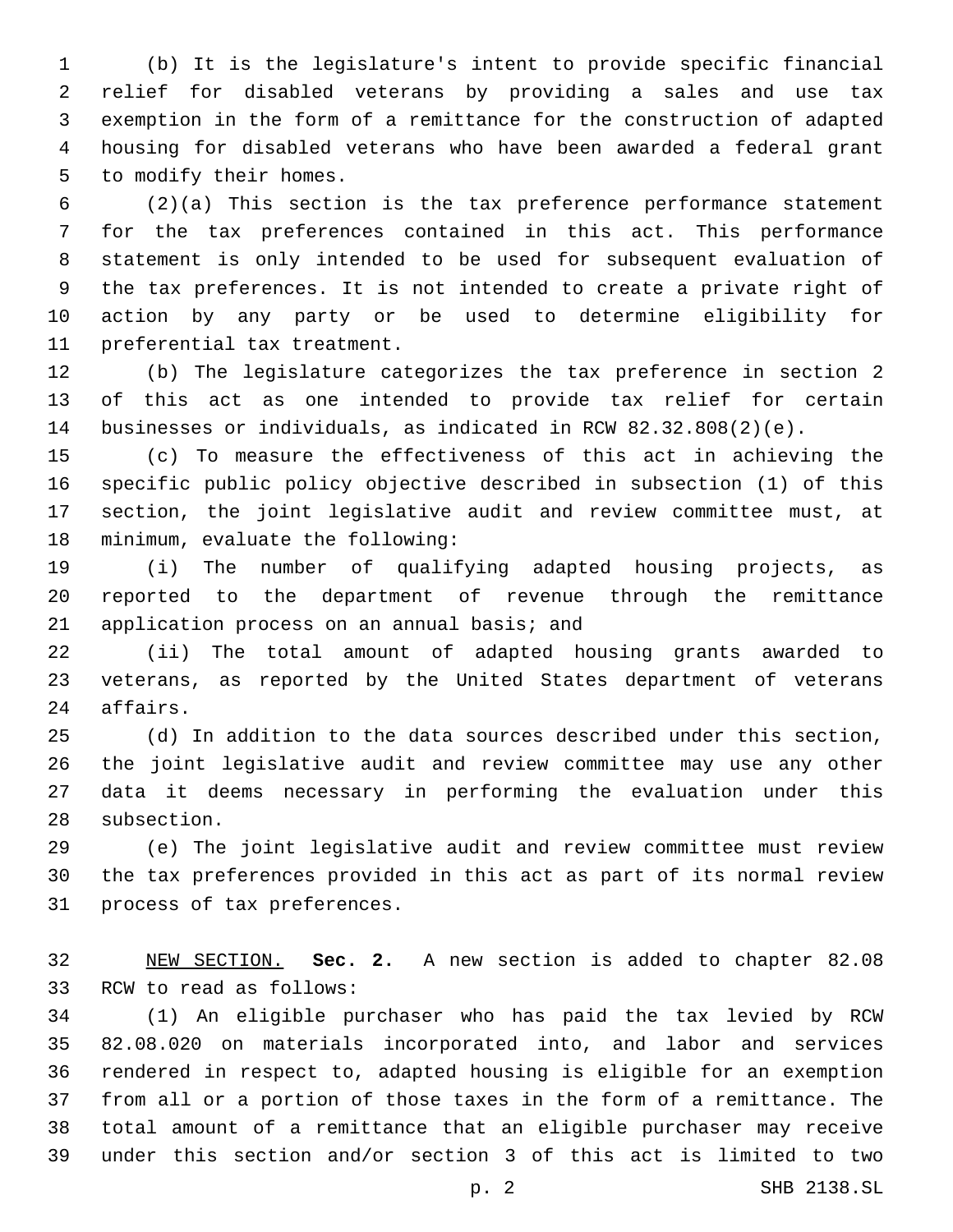thousand five hundred dollars for each adapted housing project. The remittance under this section is for the state portion of the sales 3 tax only.

 (2)(a) An eligible purchaser claiming an exemption from tax in the form of a remittance under this section must pay the tax imposed by RCW 82.08.020 on such purchases eligible for the remittance. The eligible purchaser may then apply to the department for remittance of all or part of the tax paid under RCW 82.08.020 on such purchases, subject to the limits in subsections (1) and (3) of this section. As part of the application, the eligible purchaser must provide proof of eligibility for the remittance in the form of a copy of the grant award letter from the United States department of veterans affairs, construction contracts for adapted housing, and invoices for purchases qualifying for a remittance under this section.

 (b) An eligible purchaser may not apply for more than one remittance under this section per calendar quarter.

 (c) The department must on a quarterly basis remit exempted amounts to eligible purchasers whose applications were approved by 19 the department during the previous quarter.

 (3)(a) The remittance under this section is only available on a first-in-time basis. The department must keep a running total of all approved remittances under this section and/or section 3 of this act during each fiscal year. The department may not allow any remittance that would cause the total amount of remittances allowed under this section and/or section 3 of this act to exceed one hundred twenty- five thousand dollars in any fiscal year, unless additional amounts 27 are appropriated for this specific purpose.

 (b) The department must provide notification on its web site monthly of the amount remaining before the statewide annual limit in 30 this subsection is reached.

 (4) The definitions in this subsection apply throughout this section unless the context clearly requires otherwise.

 (a) "Adapted housing" means a construction project that has been approved by the United States department of veterans affairs as part of the specially adapted housing grant program or the special housing adaptation grant program to modify or construct a home so that it can accommodate the needs of a disabled or severely disabled veteran.

 (b) "Eligible purchaser" means a disabled or severely disabled veteran who has received either a specially adapted housing grant or